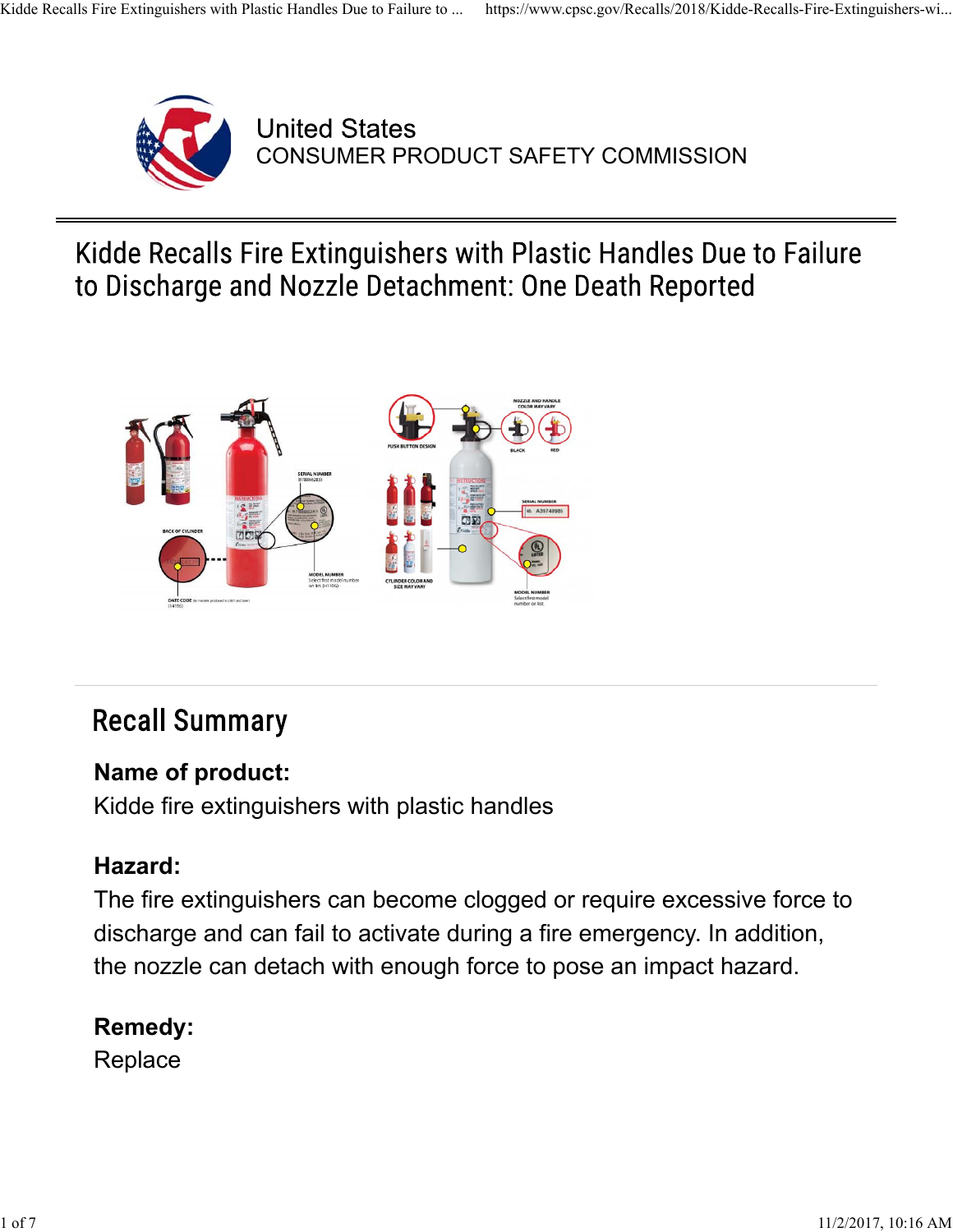# **Recall date:**

November 2, 2017

## **Recall number:**

18-022

Consumer Contact:

Kidde toll-free at 855-271-0773 from 8:30 a.m. to 5 p.m. ET Monday through Friday, 9 a.m. to 3 p.m. ET Saturday and Sunday, or online at www.kidde.com and click on "Product Safety Recall" for more information.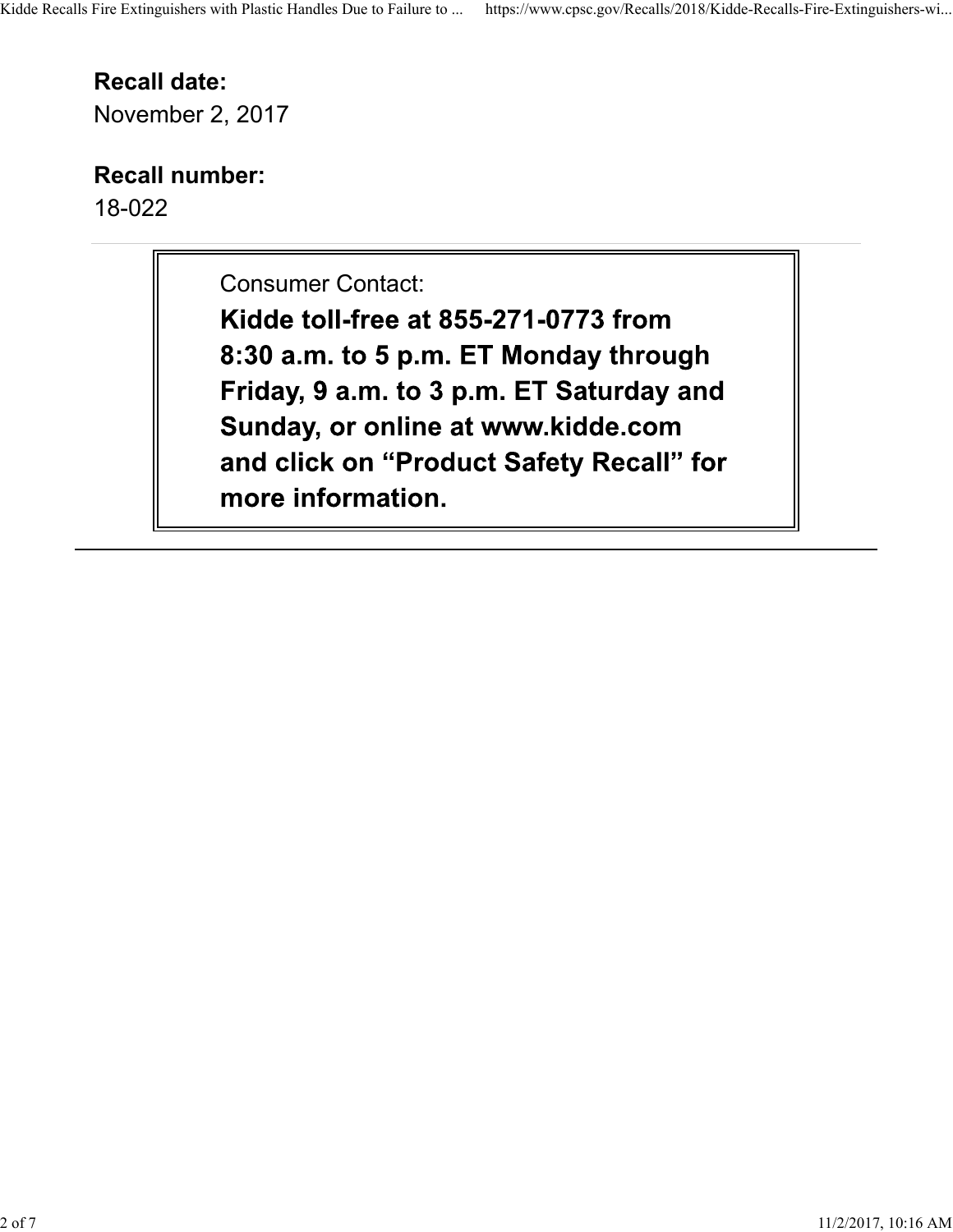# **Recall Details In Conjunction With:**

### **Description:**

This recall involves two styles of Kidde fire extinguishers: plastic handle fire extinguishers and push-button Pindicator fire extinguishers.

**Plastic handle fire extinguishers:** The recall involves 134 models of Kidde fire extinguishers manufactured between January 1, 1973 and August 15, 2017, including models that were previously recalled in March 2009 and February 2015. The extinguishers were sold in red, white and silver, and are either ABC- or BCrated. The model number is printed on the fire extinguisher label. For units produced in 2007 and beyond, the date of manufacture is a 10-digit date code printed on the side of the cylinder, near the bottom. Digits five through nine represent the day and year of manufacture in DDDYY format. Date codes for recalled models manufactured from January 2, 2012 through August 15, 2017 are 00212 through 22717. For units produced before 2007, a date code is not printed on the fire extinguisher.

| 2015               |                       |                      |
|--------------------|-----------------------|----------------------|
| 2A40BC             | Gillette TPS-1 1A10BC | Sams SM 340          |
| 6 RAP              | Home 10BC             | Sanford 1A10BC       |
| 6 TAP              | Home 1A10BC           | Sanford 2A40BC       |
| Ademco 720 1A10BC  | Home 2A40BC           | Sanford TPS-1 1A10BC |
| Ademco 722 2A40BC  | Home H-10 10BC        | Sanford TPS-1 2A40BC |
| ADT 3A40BC         | Home H-110 1A10BC     | Sears 2RPS 5BC       |
| All Purpose 2A40BC | Home H-240 2A-40BC    | Sears 58033 10BC     |

| Plastic-handle models produced between January 1, 1973 and October 25, |  |
|------------------------------------------------------------------------|--|
| 2015                                                                   |  |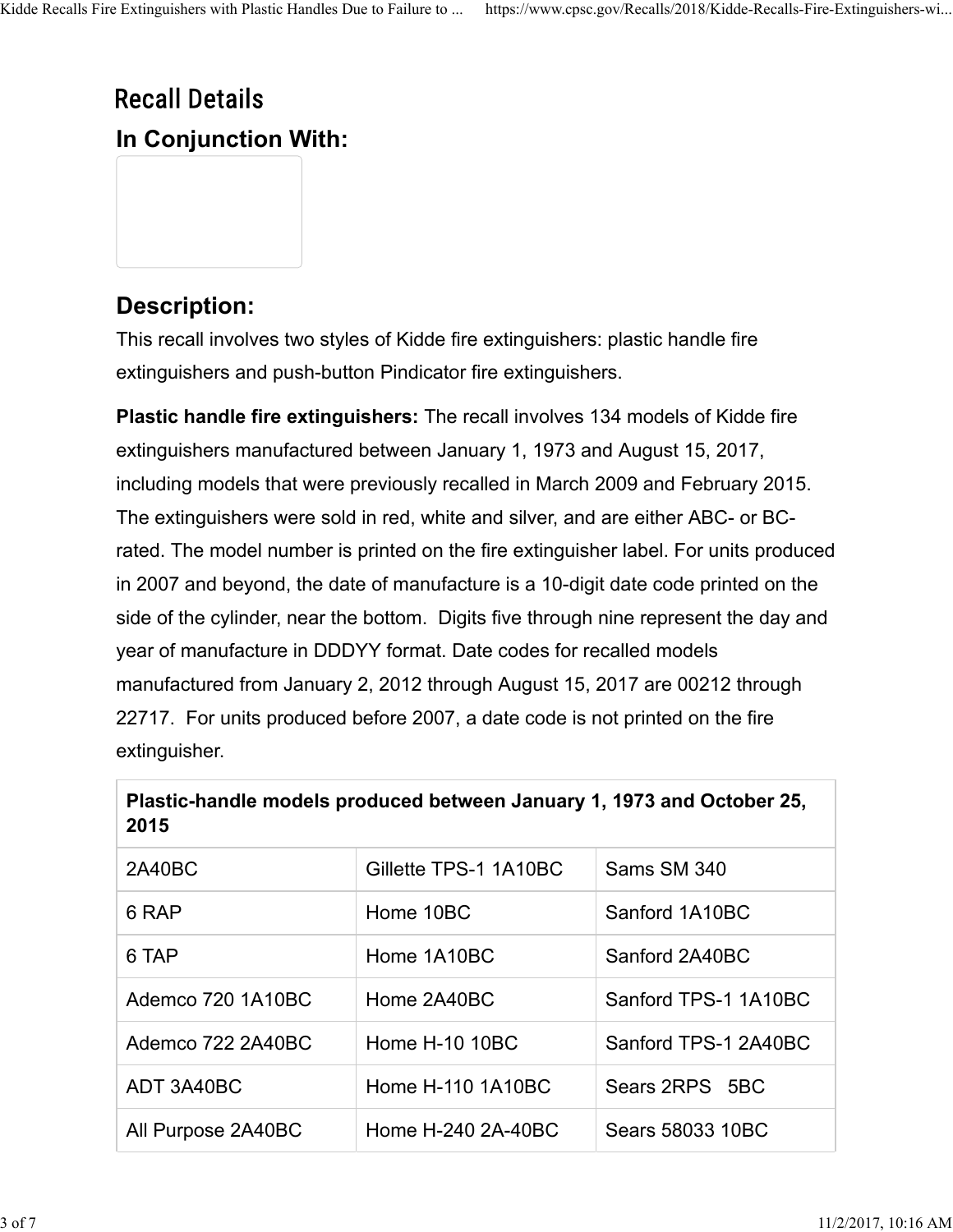| Bicentenial RPS-2 10BC              | Honeywell 1A10BC                        | Sears 58043 1A10BC                      |
|-------------------------------------|-----------------------------------------|-----------------------------------------|
| <b>Bicentenial TPS-2</b><br>1A-10BC | <b>Honeywell TPS-1</b><br><b>1A10BC</b> | Sears 5805 2A40BC                       |
| Costco 340                          | <b>J.L. 2A40BC</b>                      | Sears 958034                            |
| <b>FA 340HD</b>                     | <b>J.L. TPS-1 2A40BC</b>                | Sears 958044                            |
| <b>FA240HD</b>                      | Kadet 2RPS-1 5BC                        | Sears 958054                            |
| <b>FC 340Z</b>                      | Kidde 10BC                              | <b>Sears 958075</b>                     |
| <b>FC Super</b>                     | Kidde 1A10BC                            | Sears RPS-1 10BC                        |
| <b>FC210R-C8S</b>                   | Kidde 2A40BC                            | Sears TPS-1 1A10BC                      |
| Fire Away 10BC Spanish              | Kidde 40BC                              | Sears TPS-1 2A40BC                      |
| Fire Away 1A10BC<br>Spanish         | Kidde RPS-1 10BC                        | <b>Traveler 10BC</b>                    |
| Fire Away 2A40BC<br>Spanish         | Kidde RPS-1 40BC                        | Traveler 1A10BC                         |
| Fireaway 10 (F-10)                  | Kidde TPS-1 1A10BC                      | Traveler 2A40BC                         |
| Fireaway 10BC                       | Kidde TPS-1 2A40BC                      | Traveler T-10 10BC                      |
| Fireaway 110 (F-110)                | <b>KX 2-1/2 TCZ</b>                     | Traveler T-110 1A10BC                   |
| Fireaway 1A10BC                     | Mariner 10BC                            | Traveler T-240 2A40BC                   |
| Fireaway 240 (F-240)                | Mariner 1A10BC                          | Volunteer 1A10BC                        |
| Fireaway 2A40BC                     | Mariner 2A40BC                          | <b>Volunteer TPS-V</b><br><b>1A10BC</b> |
| Force 9 2A40BC                      | Mariner M-10 10BC                       | <b>XL 2.5 TCZ</b>                       |
| <b>FS 340Z</b>                      | Mariner M-110 1A10BC                    | <b>XL 2.5 TCZ-3</b>                     |
| <b>Fuller 420 1A10BC</b>            | Mariner M-240 2A40BC                    | <b>XL 2.5 TCZ-4</b>                     |
| Fuller Brush 420 1A10BC             | <b>Master Protection</b><br>2A40BC      | <b>XL 2.75 RZ</b>                       |
| <b>FX210</b>                        | Montgomery Ward 10BC                    | XL 2.75 RZ-3                            |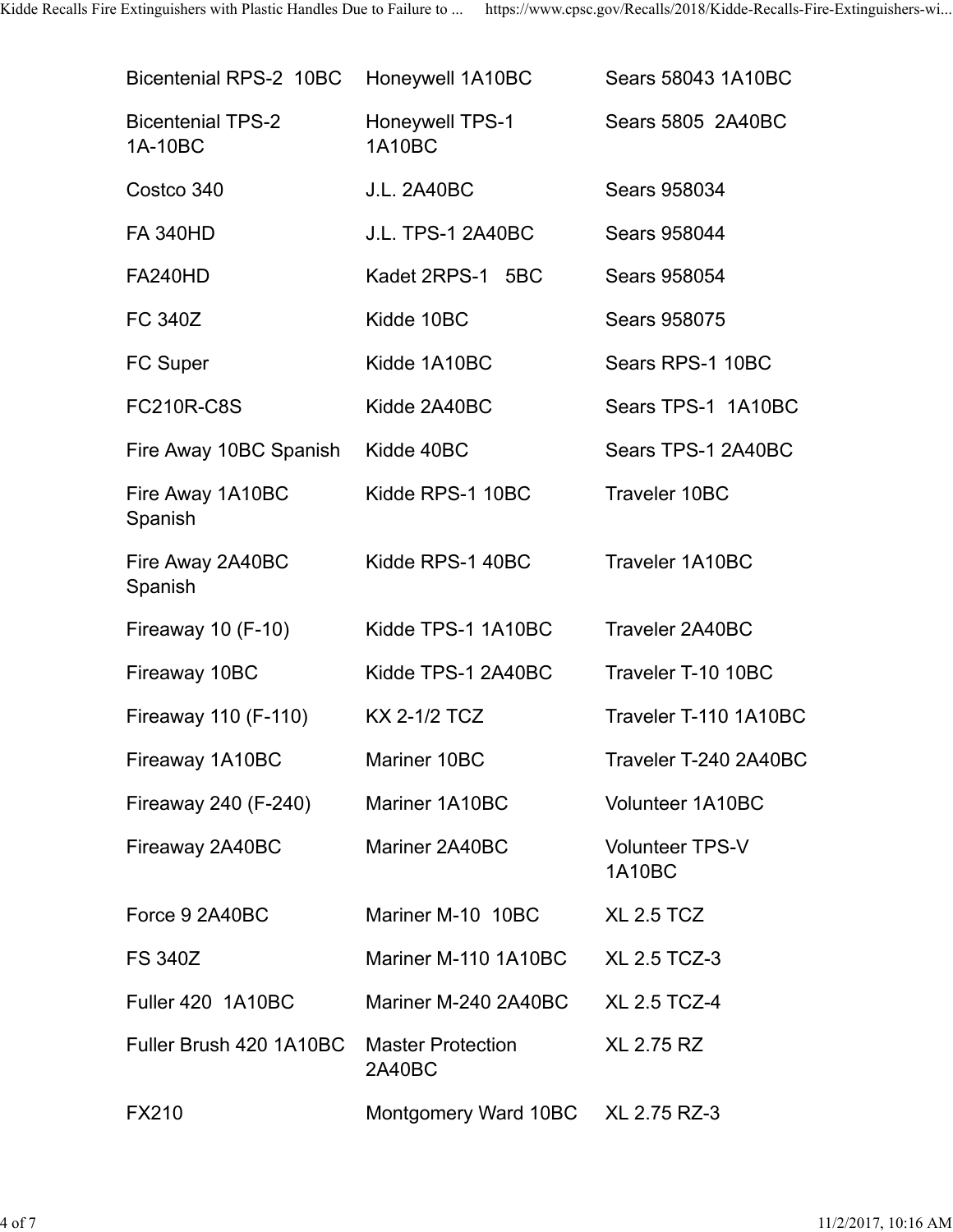| <b>FX210R</b>    | Montgomery Ward<br>1A-10BC     | XL 2-3/4 RZ                     |
|------------------|--------------------------------|---------------------------------|
| <b>FX210W</b>    | Montgomery Ward 8627<br>1A10BC | <b>XL 340HD</b>                 |
| <b>FX340GW</b>   | Montgomery Ward 8637<br>10BC   | XL <sub>4</sub> T <sub>XZ</sub> |
| <b>FX340GW-2</b> | Quell 10BC                     | XL 5 PK                         |
| <b>FX340H</b>    | Quell 1A10BC                   | XL 5 TCZ                        |
| <b>FX340SC</b>   | Quell RPS-1 10BC               | XL 5 TCZ-1                      |
| <b>FX340SC-2</b> | Quell TPS-1 1A10BC             | XL5 MR                          |
| Gillette 1A10BC  | Quell ZRPS 5BC                 | XL 6 RZ                         |

| Plastic-handle models with date codes between January 2, 2012 and August<br>15, 2017 |                  |                    |  |
|--------------------------------------------------------------------------------------|------------------|--------------------|--|
| <b>AUTO FX5 II-1</b>                                                                 | FC <sub>5</sub>  | <b>M10G</b>        |  |
| <b>FA10G</b>                                                                         | <b>FS10</b>      | M <sub>10</sub> GM |  |
| <b>FA10T</b>                                                                         | <b>FS110</b>     | M110G              |  |
| <b>FA110G</b>                                                                        | FS <sub>5</sub>  | <b>M110GM</b>      |  |
| <b>FA5-1</b>                                                                         | <b>FX10K</b>     | M <sub>5</sub> G   |  |
| FA <sub>5</sub> G                                                                    | <b>FX5 II</b>    | M <sub>5</sub> GM  |  |
| <b>FC10</b>                                                                          | <b>H110G</b>     | <b>RESSP</b>       |  |
| <b>FC110</b>                                                                         | H <sub>5</sub> G |                    |  |

**Push-button Pindicator fire extinguishers:** The recall involves eight models of Kidde Pindicator fire extinguishers manufactured between August 11, 1995 and September 22, 2017. The no-gauge push-button extinguishers were sold in red and white, and with a red or black nozzle. These models were sold primarily for kitchen and personal watercraft applications.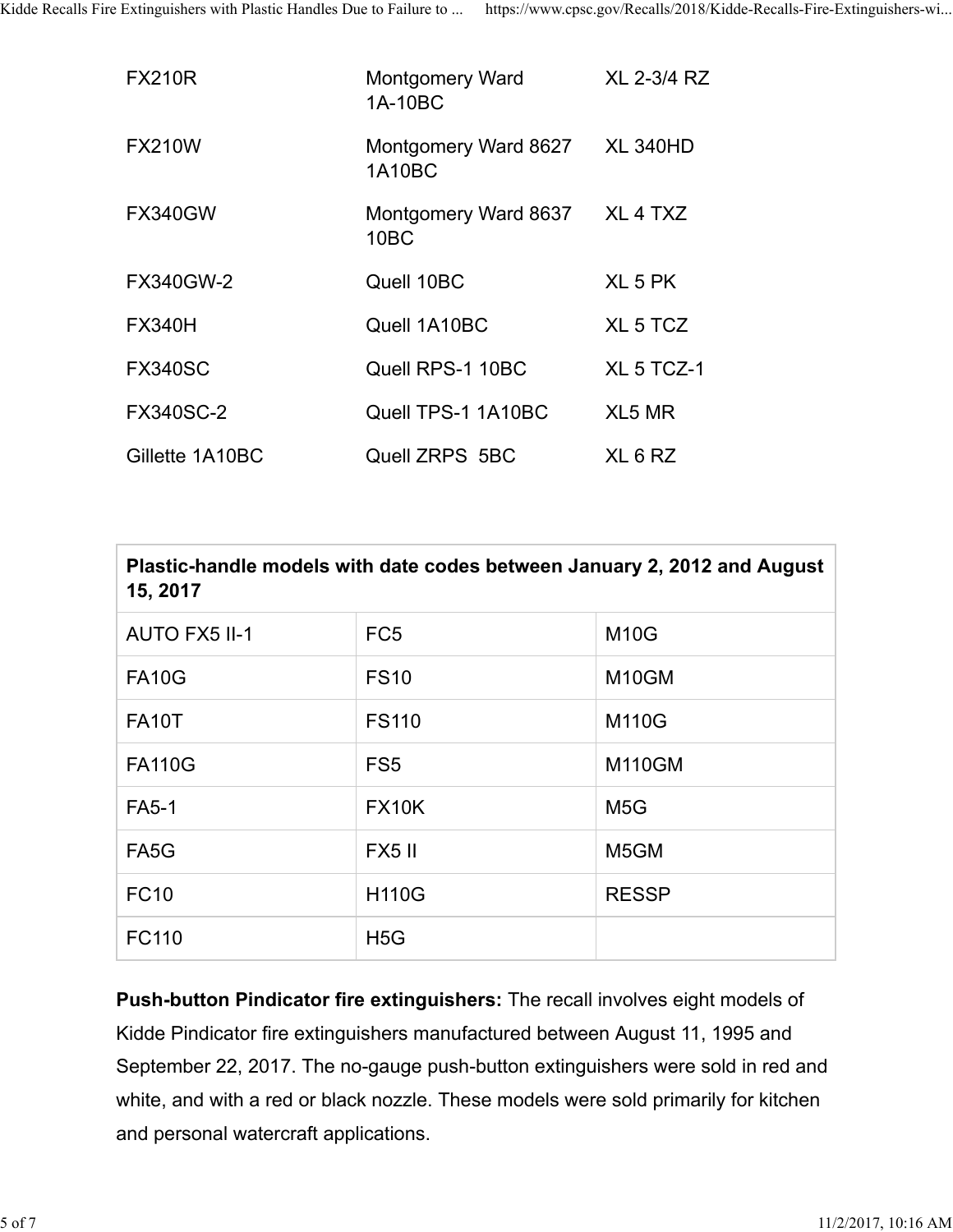| Push Button Pindicator Models manufactured between August 11, 1995 and<br><b>September 22, 2017</b> |                   |  |
|-----------------------------------------------------------------------------------------------------|-------------------|--|
| KK <sub>2</sub>                                                                                     | M <sub>5</sub> PM |  |
| 100D                                                                                                | AUTO 5FX          |  |
| 210D                                                                                                | AUTO 5FX-1        |  |
| M5P                                                                                                 | FF 210D-1         |  |

# **Remedy:**

Consumers should immediately contact Kidde to request a free replacement fire extinguisher and for instructions on returning the recalled unit, as it may not work properly in a fire emergency.

**Note:** This recall includes fire extinguisher models that were previously recalled in March 2009 and February 2015. Kidde branded fire extinguishers included in these previously announced recalls should also be replaced. All affected model numbers are listed in the charts above.

Recall information for fire extinguishers used in RVs and motor vehicles can be found on NHTSA's website.

#### **Incidents/Injuries:**

The firm is aware of a 2014 death involving a car fire following a crash. Emergency responders could not get the recalled Kidde fire extinguishers to work. There have been approximately 391 reports of failed or limited activation or nozzle detachment, including the fatality, approximately 16 injuries, including smoke inhalation and minor burns, and approximately 91 reports of property damage.

#### **Sold At:**

Menards, Montgomery Ward, Sears, The Home Depot, Walmart and other department, home and hardware stores nationwide, and online at Amazon.com, ShopKidde.com and other online retailers for between \$12 and \$50 and for about \$200 for model XL 5MR. These fire extinguishers were also sold with commercial trucks, recreational vehicles, personal watercraft and boats.

# **Importer(s):**

Walter Kidde Portable Equipment Company Inc., of Mebane, N.C.